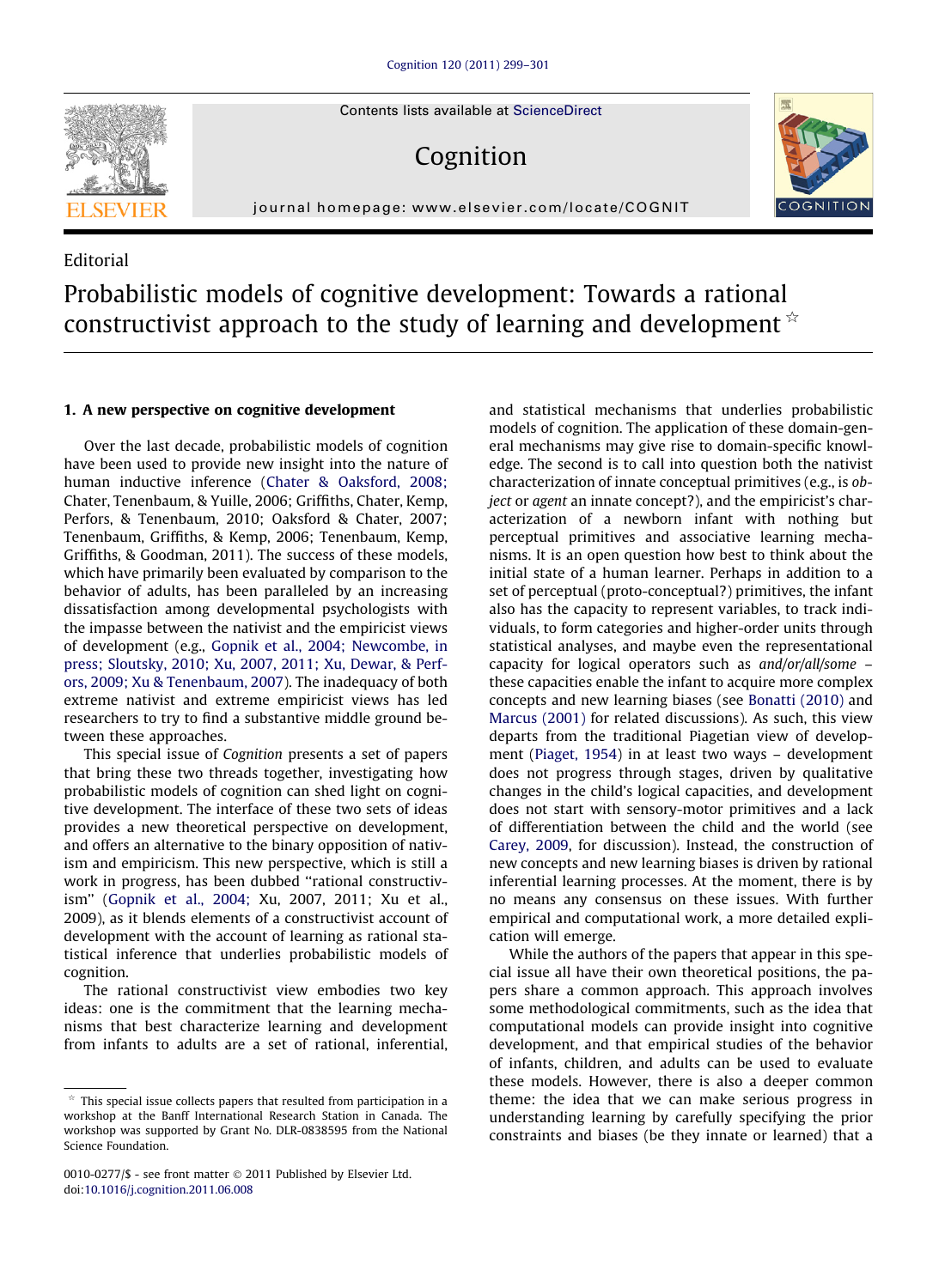learner comes equipped with for any learning domain at any given point of development, and by carefully specifying the learning mechanisms that allow the acquisition of new knowledge and new constraints. Probabilistic models naturally lend themselves to exploring questions about such constraints, providing a particularly transparent way of characterizing the biases that a learner brings to a task, through a prior distribution over hypotheses.

The papers that appear in this special issue bring together researchers working on probabilistic models of cognition with developmental psychologists, to consider how this new perspective could shed light on some of the challenges of understanding cognitive development. Our goal in collecting these papers together is to illustrate that this new approach to the study of cognitive and language development has already shown a lot of promise – both computational modeling and empirical work have opened up new directions for research, and have contributed to theoretical and empirical advances in understanding learning and inference from infancy to adulthood.

## 2. The role of computational modeling

Computational modeling and cognitive development are certainly not strangers to one another – some of the most famous mathematical results in cognitive science relate to what children might learn (e.g., [Chomsky, 1987;](#page-2-0) Gold, 1967; Wexler & Cullicover, 1981), and developmental phenomena have been a focus of connectionist modeling (e.g., [Elman et al., 1996; Rumelhart & McClelland,](#page-2-0) [1986; Shultz & Sirois, 2008](#page-2-0)). Probabilistic models of cognition share with other computational approaches the basic advantages of developing formal models: We understand the nature of the problems that learners face better through these models, empirical studies can be motivated in a way that ties more directly to theory, and we can obtain unified accounts for seemingly unrelated developmental phenomena.

Probabilistic models have several additional properties that make them useful in investigating questions about cognitive development. First, in providing an account of the conclusions that an ideal agent would draw from observed data, they give us a way of understanding what conclusions children should draw from their experiences, when combined with their prior knowledge. This property of optimality is useful in exploring questions about learnability, as it can be used to determine what minimal prior knowledge is needed to justify a particular conclusion based on some observed data. Second, the nature of this prior knowledge is explicit in the model – expressed through the choice of hypothesis space and prior distribution – while it can be harder to determine exactly what the critical assumptions are in other kinds of computational models, such as artificial neural networks. Finally, probabilistic models provide a way to integrate structured, symbolic representations with statistical learning, making it easier to pose questions about how representations of causal relationships and linguistic rules might be inferred from observations.

#### 3. The research agenda

Probabilistic models of cognitive development provide answers to some basic questions about how children might learn from their environment and from other people. However, they also raise a new set of questions, particularly about the cognitive processes and developmental mechanisms that could support this kind of learning: Are computations probabilistic? How sensitive are human learners, from infants to adults, to probabilistic relations? Is there a set of domain-general mechanisms that give rise to domain-specific knowledge as development progresses? How do human learners revise their beliefs in light of evidence and is this process rational, in the sense of being consistent with Bayesian inference? How do human learners acquire new constraints and biases? How should we think about the tradeoff between strong prior beliefs and the weight of new, possibly contradictory, evidence? How much of learning is best understood as ''inferential'' as opposed to simple associative learning? Are these inductive learning mechanisms species-specific? How can probabilistic models of cognition be used to improve education? A number of papers in this special issue address these questions head-on, but we anticipate that they will continue to motivate research in these areas for years to come.

## 4. Open issues and challenges

Probabilistic models of cognitive development face two important challenges, one inherited from each of the threads of research that this approach combines. One of the major challenges for probabilistic models of cognition in general is understanding how these abstract models relate to the questions about cognitive and neural mechanisms that are the traditional domain of psychology and neuroscience. In the terms of [Marr \(1982\)](#page-2-0), probabilistic models of cognition are at the ''computational'' level, focusing on the abstract problem people are solving and the ideal solution to that problem, while cognitive psychology operates at the ''representation and algorithm'' level, and neuroscience operates at the ''implementation'' level. This is a non-trivial issue when considered in the context of probabilistic models of cognitive development. Developmental psychologists are not only interested in abstract characterizations of learning, but want to understand the processes of learning and development. What kinds of constraints can probabilistic models provide on such processes?

From cognitive development, this approach inherits the challenge of determining the nature of perceptual and conceptual primitives. We can go a long way in understanding learning by asking what a learner's priors are when confronted with a certain learning task, and what learning mechanisms are at her disposal. The combination of these two will allow us to understand what new knowledge and constraints may be acquired. At the end of the day, however, we want to specify the primitives for inductive learning – those factors that determine which hypotheses learners are able to consider in the first place. While inno